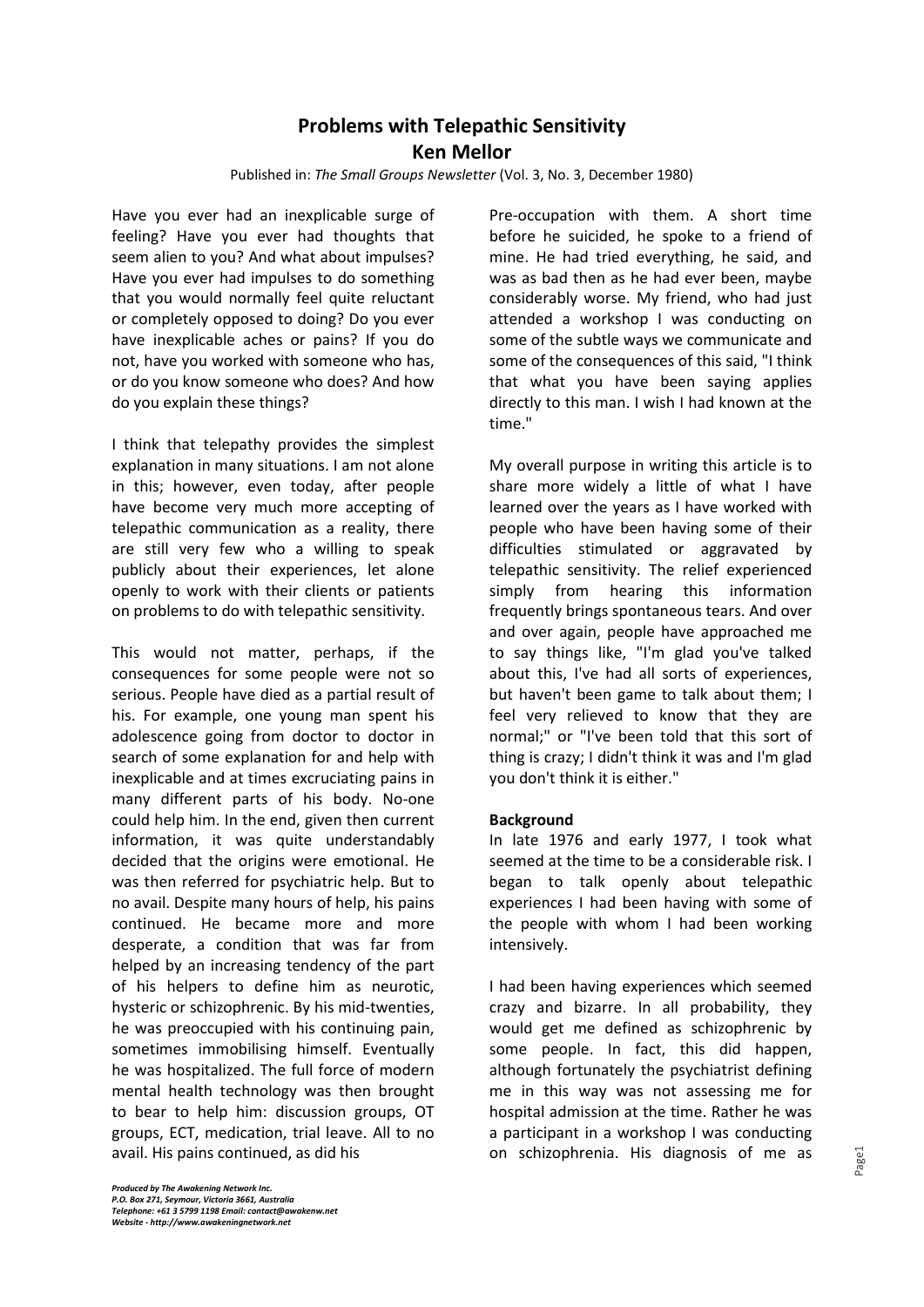paranoid schizophrenic was his best attempt to cope with the fear he experienced in response to some of what I had been saying. And his fear is not unusual.

Many people are scared to acknowledge the full extent of telepathic influences on their lives. They act as if it is not there at all; they act as if it is only gifted people who can or do experience it; they believe that it is only under special circumstances that they a likely ever to experience it; they talk about telepathic occurrences as oddities; they try to explain them away using words such as "coincidence" and descriptions, statements of hope really, such as, "I don't believe in that sort of thing there is some conventional explanation that we don't know about yet."

This is all very well for them. They can cope with their beliefs and feelings in whatever way they need. But their responses are singularly unhelpful for people, many people, who, as I was when I started to talk about these things, are having a great many difficulties in their lives, either because they do not know about this dimension of communication, or because they are too scared to talk about it for fear of being defined as crazy. And this fear is no fiction.

I have worked with a number of people who were put into hospital by well-meaning psychiatrists for symptoms which were the completely explicable result of telepathic sensitivity, people who were evidencing no other symptoms. The main thing they learned out of these experiences was that it was a very bad idea to talk about what they were trying to deal with. They got no acknowledgment of the reality of their experiences, got no practical help in dealing with the very real difficulties they were having with them, and began to believe that they might be "crazy" because authoritative people such as psychiatrists, psychologists, social workers, nurses and others, all stated that they were or acted as if they were "crazy".

Nowadays, people a more secure about owning the reality of telepathic events in their lives. During my workshops, many more people than before now give public descriptions of their experiences, rather than afterwards seeking me out for private discussion. Nor am I generally defined as crazy any more - still a little odd to some, maybe, but not crazy.

Yet there is an enduring difficulty. So little has been written about the subject from the point of view of dealing with it in everyday life, that we have no established language or understanding, either to explain what is happening at these times, or to help people deal with problems they maybe having.

## **A Model**

In the last few years, I have created a model that helps me understand some of what seems to be taking place in telepathic experiences. I have included four aspects of this model. My goal in doing so is to provide you with four labels to support the process of developing a vocabulary for the subject. They a "sympathetic responses", "sending", "demanding", and "the safety valve effect". At this stage, I consider my understanding of each to be very rudimentary. I regard these labels as a little more than useful aids, therefore; I do not believe them to be descriptions of the way things are.

## *Sympathetic Responses*

If you take a tuning fork, strike it on something so it starts to vibrate and then place it on a hard surface beside another tuning fork of a matched frequency, the second one will start to vibrate without being struck. A great many telepathic events seem to be like this. One person experiences something and another resonates to the experience. The second person responds in sympathy with the first.

Examples are many. I will recount one particularly powerful one which has important implications. I rose one morning some years ago. I was feeling relaxed, alert and was looking forward to an enjoyable day. I had been having a fairly stress free period in my life with no particular problems concerning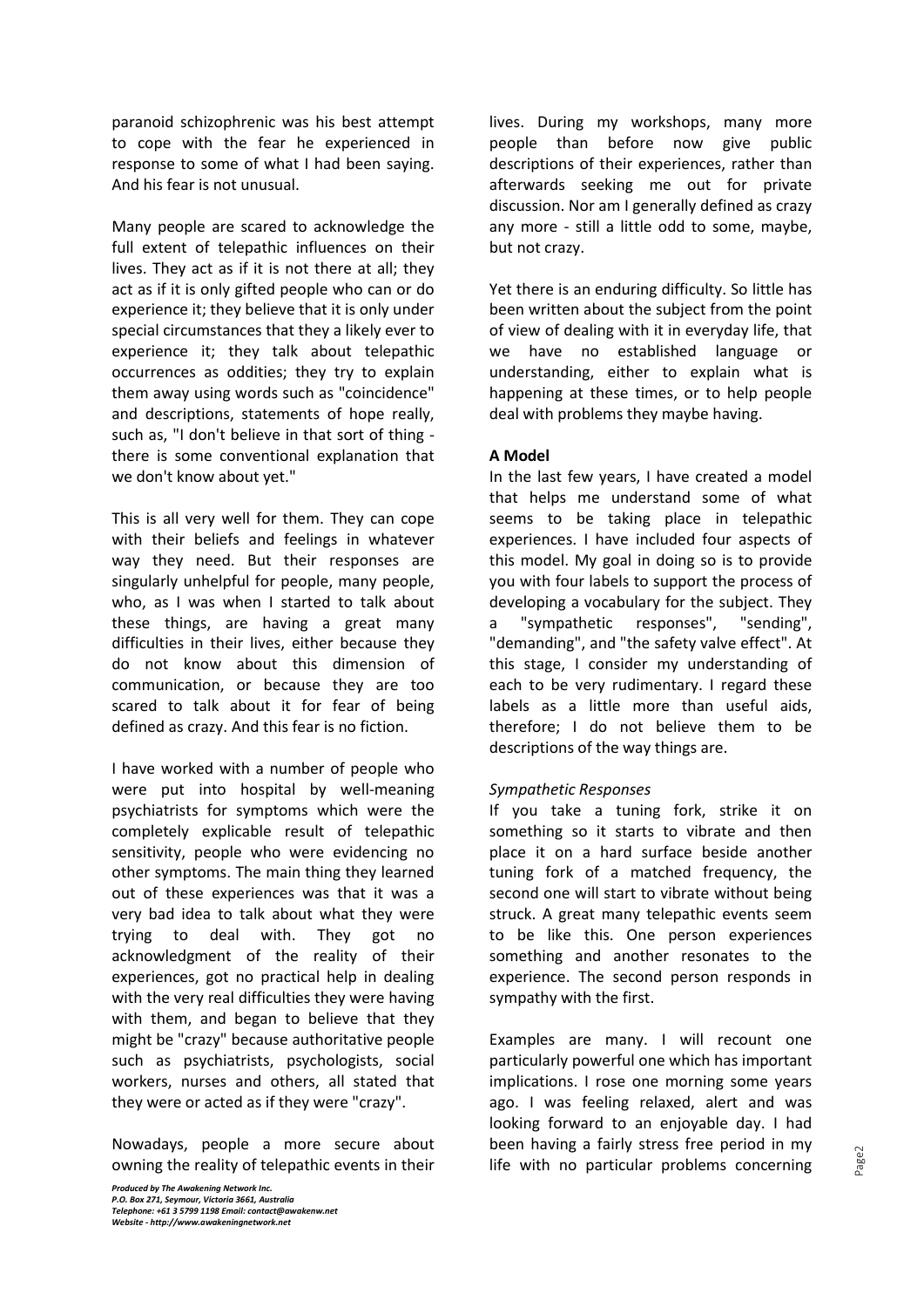me, so I had nothing to cause me any distress. Nevertheless, within two hours of getting up, I was feeling profoundly depressed, more depressed than I had ever felt in my life. I had certainly been depressed before, but never like this. Life did not seem worth living; even the smallest things flung me deeper into the pits of an all-encompassing pall. My only solace seemed to be my alarmingly compelling thoughts about killing myself. Never before had I had such thoughts, hence my alarm. I was caught up in the experience, yet also very much aware of how alien it was to me. It was some hours before I slowly allowed the thought to occur to that maybe my depression and associated thoughts and impulses were not mine, that, maybe, I was resonating to someone else. (At this stage, I was far from confident that this sort of thing was true.) I began to search my mind for who, of the people with whom I was working, could have become so profoundly suicidal. The name of a woman occurred to me. Later that day, I managed to contact her and discovered that she had been extremely suicidal for the period during which I had been affected.

Common experiences to which people have had sympathetic responses include pains, visual imagery, tactile sensations, olfactory and gustatory experiences, voices or other sounds, and the full range of feeling (emotional) responses. In my experience, many so called hysterical symptoms can be validly attributed to this type of event, as can many so called hallucinations and delusions.

Sympathetic responses may occur without any apparent intent on the part of the recipient. On the other hand, using an ability to respond sympathetically to others, people can seek contact with another and experience what is happening with him or her.

## *Sending*

We can also send impressions to others. Again examples abound. Two relatively complete descriptions will suffice.

First, I have a friend who was once travelling in Europe with her daughter, while her husband was in the USA. They were in the throes of considerable marital strife at the time. During the trip, the daughter noticed some red weals on her mother's throat and remarked about them to her. Her mother had felt nothing, but noticed how vivid they were and that they looked like finger marks. She also noted the time and date. Upon returning to the USA, she checked with her husband about his activities at this time. While initially somewhat reticent about telling her, he eventually told her that at the precise time she had noted the marks, he had been in a therapy session imagining that he was strangling the life out of her as a means of expressing his anger. Obviously at some level, she had responded to his "fantasy" attack with a real and consistent physiological response. The other example relates to the suicidal woman already mentioned. As soon as I thought I knew who was upset, I began to send her messages and support, leaving them fairly open ended just in case it was not her. I said (in my head) the sorts of things I would have said to her had I been with her: "You can get through this without killing yourself; I valued you; no matter how bad things seem at the moment, it is worth going on and you can solve your problems." I kept this up for some time, along with the fantasy that she, or whomever else it might have been, was receiving what I was sending. There was little change for a while. But then, defying what I thought was possible, I felt the depression deepen even more. I redoubled my efforts. (It is worth noting again that I was doing this with some considerable scepticism, as I had not learned to trust that something real was occurring at these times. In part, I thought that I was probably just trying to avoid dealing with an issue that was too hot for me to accept as my own.) Quite suddenly, I experienced a lessening of despair, however, and I sensed a turning point had been reached. Over the subsequent two hours there was a gradual and marked lifting of mood. Eventually, I was only aware of residual depression of quite manageable proportions. I made notes of all that had transpired. In my later conversation with her, she said that at the time I had experienced the depression at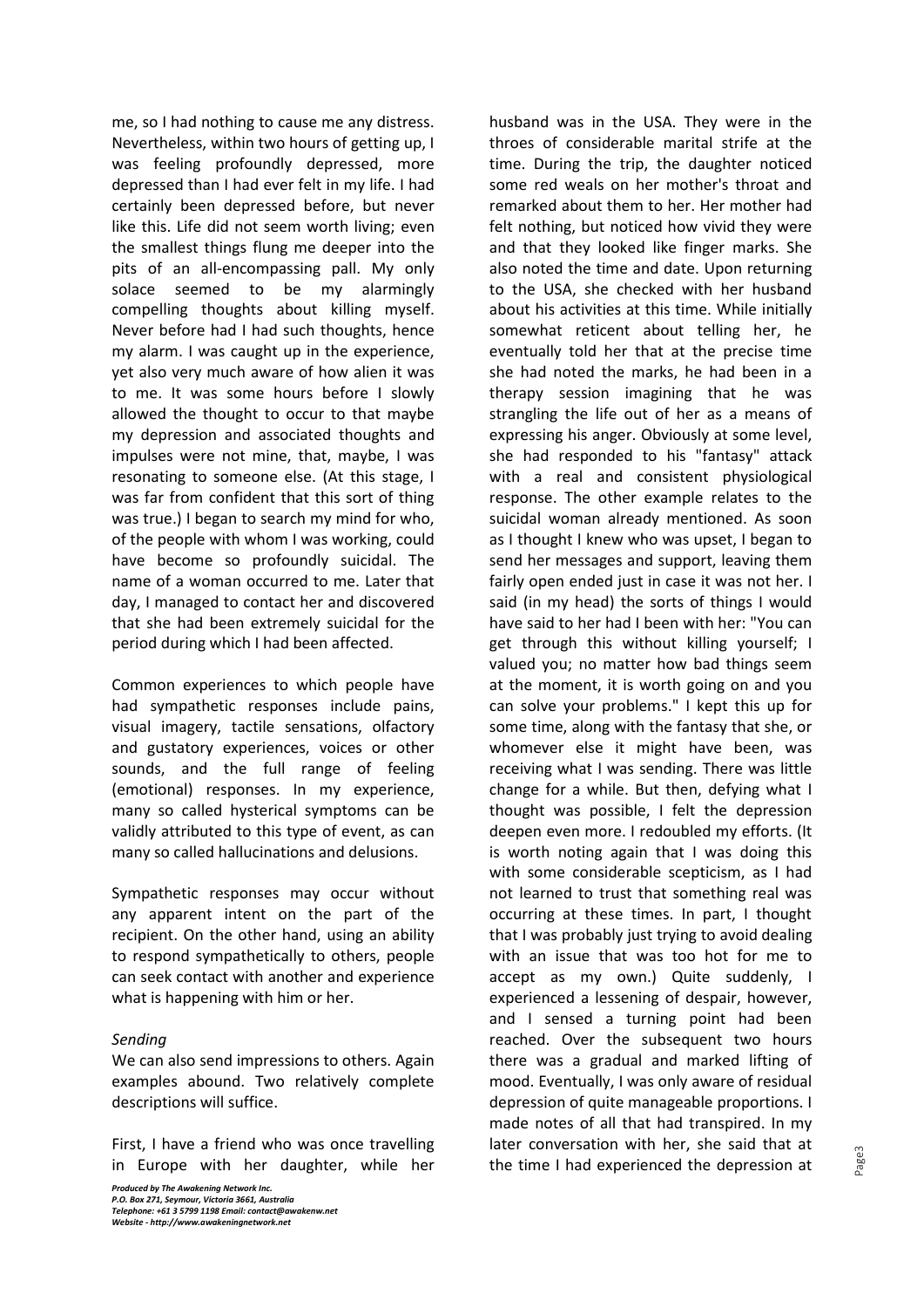its deepest, she had parked her car on a railway line and was sitting waiting for the train to come. But then, quite unexpectedly she had started to think that there was some hope after all, and that she would be able to work things out. She had driven off the line and had felt very much better quite quickly.

I and others have been on the receiving end of a very wide range of such experiences. They have varied from being intensely positive to malevolent, excruciatingly panel experiences. As in the example, it is possible to be quite active in sending these sorts of impressions.

#### *Demanding*

The third kind of event concerns what happens when one person seems to be able to elicit a response from another person, and do so telepathically. Sometimes these responses are so characteristically different from people's normal behaviour that they are moved to comment that they do not understand why they reacted as they did. However, when their responses are within the normal range for them, there external origins can go completely unnoticed.

Again two fairly detailed examples will illustrate what I mean. The first concerns a young woman who left a group one night, well before it was timed to finish. She was very upset, although not upset enough for me to think that she should be chased. She had been gone for a few minutes. I had continued to work with other members of the group at the same time as thinking about her and wondering what would be the best way of helping her. Then I thought, "I'll see if I can get her to come back and get held; at least she could learn that physical contact can be helpful when she is upset." With that thought, I projected to her the thought, "You might like to come back and get held." As I thought this, I had the distinct impression that she was near the tram stop which was about five minutes away, something that I could not have known with any certainty had I tried to work out what she would be doing. She walked through the door in another five

minutes and said, "I thought I could come back and be held." I later asked her where she was when she had decided to return. She said that she had been waiting for a tram when she had thought of the idea. The second example concerns a man in his mid-twenties. He had been driving his car along a suburban street when a young boy rode his bike into the car. The boy was unhurt, but his bike was damaged. While talking to him after the accident, my friend had compelling impulses to hit him angrily. He could not remember having reacted in such a manner before. He restrained himself, but asked the boy whether or not he would get into trouble when he got home. The boy said that he was really scared that his father would beat him.

This type of thing also explains to me why some people seem to have others responding to them in particular ways that are hard to explain when only their overt behaviour is taken into account. Have you ever known people who could walk into a room and, without appearing to do anything overt, have everyone in the room feeling significantly more or less comfortable within minutes?

As with the other experiences mentioned, these experiences cover the full range from the very desirable to the very undesirable.

## *Safety Valve Effect*

The safety valve effect is something that I have observed many times. I believe it is at the basis of many things that people do with each other.

What seems to happen when we relate to others is that there is a trade off between them and ourselves about who is going to be the outlet for what. Each of us has particular feelings, thoughts, impulses etc. with which we are most and least comfortable. In relationships, we tend to be willing to express the ones with which we are comfortable and to inhibit the expression of the ones with which we are uncomfortable. But when we do not express something that has been activated inside us, the "energy" from the internal event has to go somewhere. It does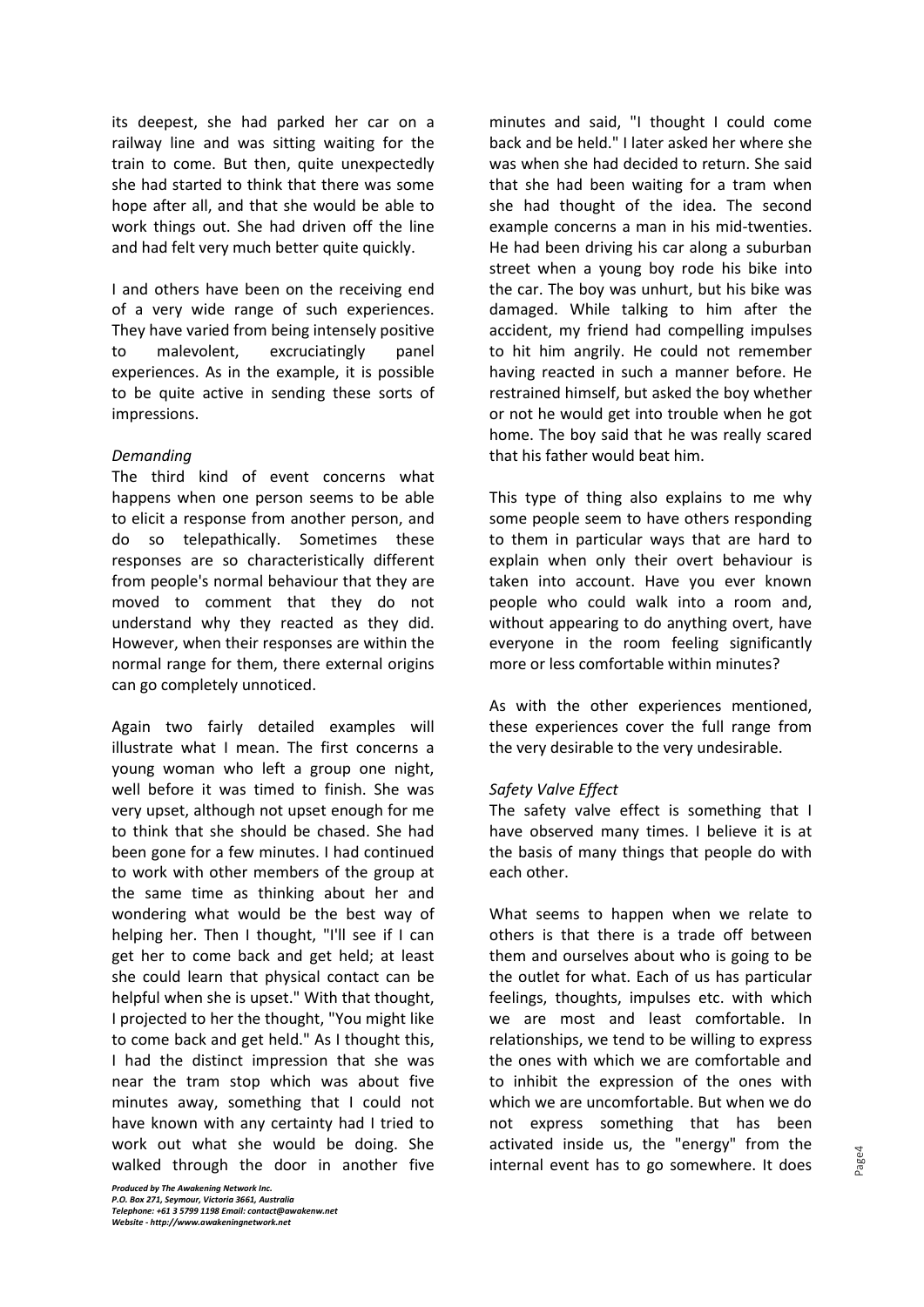not seem to disappear, just because it has not been expressed.

Actually, it seems to wait around until someone expresses it. If this is true, then any two people will be relating, as it were, in a cloud of unexpressed, unacceptable feelings, thoughts etc. The nature and thickness of the cloud will depend on just what has been stimulated between them, what they have expressed for themselves, what each has expressed for the other, and what others may have obliged them by expressing in lieu of them both. This dynamic seems to be particularly obvious in intimate relationships, although I believe it operates in all relationships.

As a child, I learned that it was not-OK to feel or express anger. My major option when angry was to become tired. However, this did not always work because I would sometimes be provoked to anger when I was too physically activated to use tiredness to close myself down. At these times, I would do controlling, oppressive things until someone to whom I was attached became angry. It did not matter very much what they were angry about. As soon as they became angry, I experienced relief. At times the relief was so intense that an "involuntary" smile would spread across my face. I could feel the release of my own tension, not because someone else was expressing symbolically something I was feeling and not allowed to express, but because they were actually expressing the energy I had generated, and so were relieving me directly. It was only after I recovered the ability to feel my own anger and then learned to express it that I stopped doing this and realized what I had actually been doing for so long.

All sorts of experiences can be shifted around in this way. Sometimes the shift is conscious, that is, the person initiating it wants it to take place and knowingly sets it up; sometimes it takes place outside our awareness. In my experience, the majority of such incidents take place outside our awareness.

We are servicing each other automatically by this means. With this in mind, it becomes a salutary experience to review the attitudes, behaviour etc. of the people with whom we associate. My impression is that much of their value to us and an important part of why we continue to be involved with them is that they are providing direct outlets for the experiences we are inhibited about expressing for one reason or another. In my own life and in my experience with everyone with whom have I worked so far, this has turned out to be true, despite my and their earnest and convinced disclaimers that such a thing could not possibly be true.

This amounts to saying that we may be the outlet for other people's issues without our knowing it. Moreover, it means, if true, that we all help each other maintain a "comfortable" balance. Investigate for yourself. Next time you are in a group of people which has been meeting for sometime, become aware of who expresses what feelings, who expresses what ideas, who acts in what way and who has what types of perceptions. Also, if the opportunity arises, observe what happens when someone who is the usual outlet for a particular type of thing is not there. Does someone else takeover? Or is the absent person included in some way in fantasy? If it is possible you might like to find out from the absent person what he or she was doing and experiencing fact the time of the group's meeting. It would be interesting for me to find out whether or not this person continued to service the group in absentia. This is definite possibility.

## **Some Generalisations and Conclusions**

I have developed several generalisations and drawn some conclusions over the years. I find these valuable while working with people on these issues. Space does not allow for the inclusion of the material on which I have based these; however, I think it important to state them. If you are sceptical, you can apply your own tests.

First, there is a telepathic dimension to our communication which significantly influences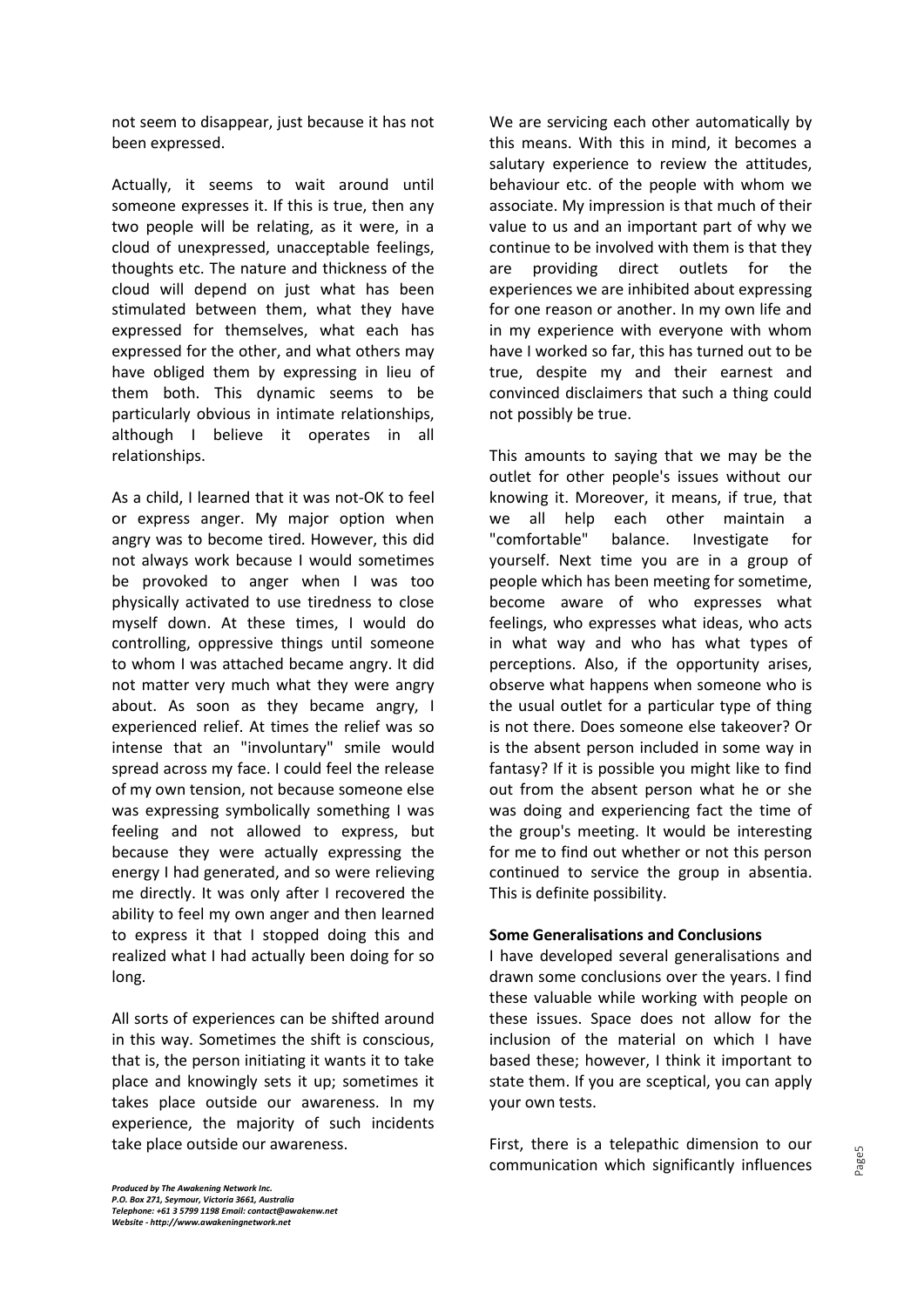the outcome. This is obvious to those who have developed their awareness, but not so clear to those who have not. Intense experiences seem most likely to occur between people involved in intense loving or hating relationships. For mild experiences in the normal range, all that seems necessary is a willingness to be open to those involved.

Second, belief seems to be all important. People who believe that telepathy is real, or that they are telepathic are very much more likely to be aware of telepathic events than those who do not believe either of these things. It is worth noting that people do not have to believe something for it to be real to others. Dogs respond to the "silent" whistle blown by a person who is incapable of hearing it. The dogs know it is real; the person could be excused for having doubts.

Third and related to belief, people who trust their own experiences seem more likely to develop telepathic sensitivity than those who do not. Many of us have been taught slowly but surely to doubt the validity and accuracy of our experiences. We have learned to believe that we do not know clearly what is real unless we or others have applied the principles of empirical science to what we think. However, while scientific validation is a form of validation, it is only one form and for many things is not the best form. For example, I do not need a replicated experiment in front of a panel of scientists of proven reputation to know that I had intercourse with my wife this week and that I enjoyed it. Moreover, given my inhibitions, it seems very unlikely that I would enjoy it in front of witnesses. So such research would in all likelihood indicate that I did not enjoy intercourse were Ito submit to such testing conditions. Much of the research into telepathic events seems to me to have been similarly designed to interfere with what it was hoping to determine. (Despite this, much has been validated.)

Fourth, babies and young children seem to be very open to telepathic communication and influence. By this I mean that they are most obviously effected by such factors and, once they can talk, will give startlingly accurate information when encouraged to do so. Further validation of this is provided from assessing the capacities of very sensitive people. To a one, they appear to be capable of responding and reacting in ways that are typical of babies and young children. This is why I believe many people with regressive tendencies, especially people with psychotic disturbances, seem to have so many telepathic experiences.

Fifth, the content of telepathy is as varied as, if not more varied than normal communication. Popularly thought of in terms of the transmission of thoughts, ideas or images, my experience is that it can involve thoughts, feelings, impulses, perceptions, sensations - any experience a person is capable of having.

Sixth, the intent to contact a person telepathically seems to be an important ingredient. Without intent to do so, people do not seem to connect. They may not be aware of their intention, however.

Finally, people can develop their sensitivity. This is not something that has to diminish with age, nor something that cannot be heightened although already diminished. Also, people can learn to deal with problems which result from telepathic sensitivity. These things may require their obtaining some special information and learning to apply it. Nonetheless, they are definitely possible. Moreover, people can learn to use telepathic methods to support other more conventional communication, or to do very much more than this.

I am currently satisfied that these things are valid and true. They have been supported over and over again in my own life. And while, at some time, I may discover that they not true or that they need modifying substantially, I currently find them useful as working principles.